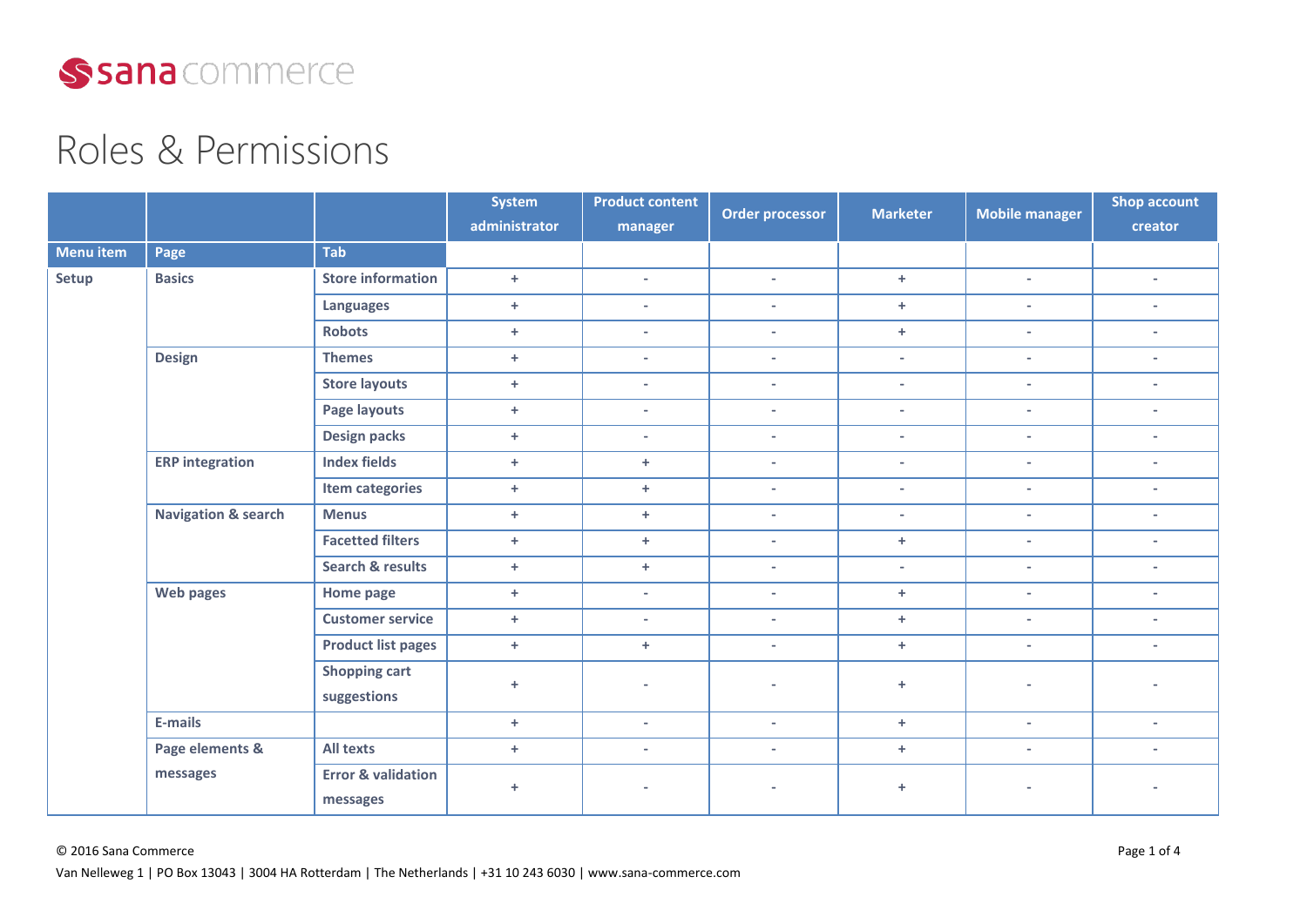## Ssana commerce

|                  |                                |                         | System        | <b>Product content</b>   | <b>Order processor</b>      | <b>Marketer</b>             | <b>Mobile manager</b>       | <b>Shop account</b>         |
|------------------|--------------------------------|-------------------------|---------------|--------------------------|-----------------------------|-----------------------------|-----------------------------|-----------------------------|
|                  |                                |                         | administrator | manager                  |                             |                             |                             | creator                     |
| <b>Menu</b> item | Page                           | Tab                     |               |                          |                             |                             |                             |                             |
|                  |                                | <b>Custom stock</b>     | $\pm$         |                          | $\overline{\phantom{a}}$    | $+$                         | ÷,                          | $\overline{\phantom{a}}$    |
|                  |                                | texts                   |               |                          |                             |                             |                             |                             |
|                  |                                | <b>HTML</b> injections  | $+$           | $\overline{\phantom{a}}$ | $\sim$                      | $+$                         | $\overline{\phantom{a}}$    | $\sim$                      |
|                  | <b>Products</b>                | <b>Product sets</b>     | $\pm$         | $+$                      | $\blacksquare$              | $+$                         | $\pm$                       | $\overline{\phantom{a}}$    |
|                  |                                | <b>Price</b>            | $+$           | $+$                      | $\mathcal{L}_{\mathcal{A}}$ | $\overline{\phantom{a}}$    | $\mathcal{L}_{\mathcal{A}}$ | $\sim$                      |
|                  |                                | <b>Product</b>          | $\ddot{}$     | $\ddot{}$                | $\overline{a}$              | $\overline{\phantom{a}}$    | $\overline{\phantom{a}}$    | $\overline{\phantom{a}}$    |
|                  |                                | specifications          |               |                          |                             |                             |                             |                             |
|                  |                                | <b>Stock and</b>        | $\ddot{}$     | $+$                      | $\overline{\phantom{a}}$    | $\overline{\phantom{a}}$    | ÷,                          |                             |
|                  |                                | assortment              |               |                          |                             |                             |                             |                             |
|                  |                                | <b>Stock levels</b>     | $+$           | $+$                      | $\overline{\phantom{a}}$    | $\sim$                      | $\mathcal{L}$               | $\sim$                      |
|                  |                                | <b>Units of measure</b> | $\pm$         | $+$                      | $\mathcal{L}$               | $\overline{\phantom{a}}$    | $\overline{\phantom{a}}$    | $\overline{\phantom{a}}$    |
|                  | <b>Customer</b>                | Registration            | $\pm$         | $\sim$                   | $\sim$                      | $\sim$                      | $\sim$                      | $\sim$                      |
|                  |                                | fields                  |               |                          |                             |                             |                             |                             |
|                  |                                | <b>Profile fields</b>   | $\pm$         | $\sim$                   | $\mathcal{L}$               | $\mathcal{L}^{\mathcal{L}}$ | $\mathcal{L}$               | $\mathcal{L}_{\mathcal{A}}$ |
|                  | <b>Ordering &amp; checkout</b> | <b>Ordering</b>         | $\pm$         | $\overline{\phantom{a}}$ | $+$                         | $\overline{\phantom{a}}$    | $\overline{\phantom{a}}$    | $\sim$                      |
|                  |                                | <b>Shopping cart</b>    | $\pm$         | $\overline{\phantom{a}}$ | $\pm$                       | $\sim$                      | $\overline{\phantom{a}}$    | $\overline{\phantom{a}}$    |
|                  |                                | Tax                     | $+$           | $\overline{\phantom{a}}$ | $+$                         | $\sim$                      | $\overline{\phantom{a}}$    | $\overline{\phantom{a}}$    |
|                  |                                | <b>Shipping</b>         | $\pm$         | $\overline{\phantom{a}}$ | $\pm$                       | $\overline{\phantom{a}}$    | $\overline{\phantom{a}}$    | $\overline{\phantom{a}}$    |
|                  |                                | <b>Shipping</b>         | $+$           | ٠                        | $\ddot{}$                   | $\sim$                      | ٠                           | $\bar{a}$                   |
|                  |                                | methods                 |               |                          |                             |                             |                             |                             |
|                  |                                | Payment                 | $\ddot{}$     | ٠                        | $\ddot{}$                   | $\overline{\phantom{a}}$    | $\overline{\phantom{a}}$    | ٠                           |
|                  |                                | methods                 |               |                          |                             |                             |                             |                             |
|                  | <b>Marketing</b>               | <b>Promotions</b>       | $\pm$         | $\overline{\phantom{a}}$ | $\overline{\phantom{a}}$    | $+$                         | $\overline{\phantom{a}}$    | $\overline{\phantom{a}}$    |
|                  |                                | <b>Social features</b>  | $+$           | $\sim$                   | $\overline{\phantom{a}}$    | $+$                         | $\overline{\phantom{a}}$    | $\overline{\phantom{a}}$    |
|                  |                                | Individualization       | $\pm$         | $\overline{\phantom{a}}$ | $\sim$                      | $\pm$                       | $\mathcal{L}_{\mathcal{A}}$ | $\mathcal{L}_{\mathcal{A}}$ |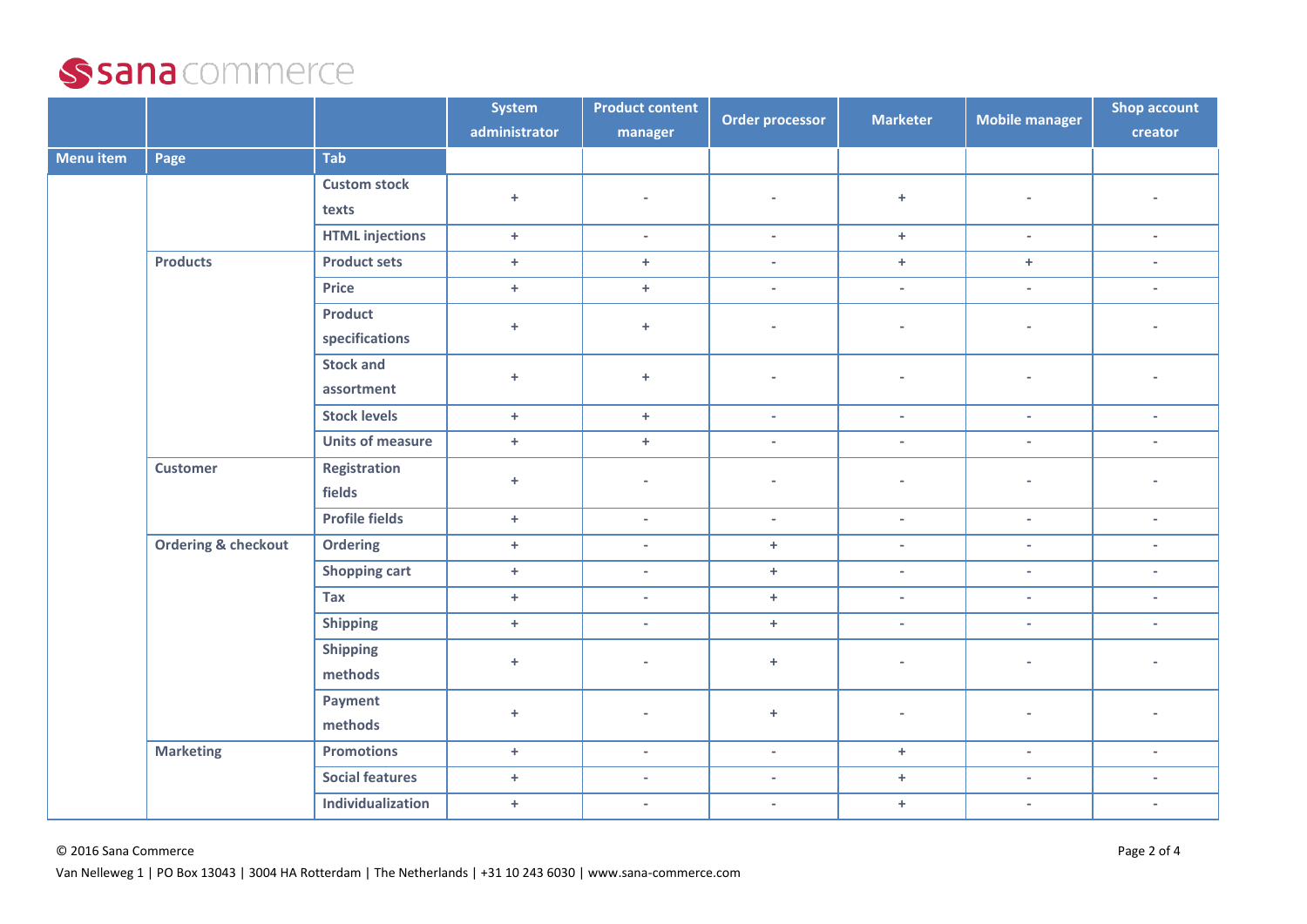## Ssana commerce

|                   |                              |                  | <b>System</b> | <b>Product content</b>      | <b>Order processor</b>   | <b>Marketer</b>          | <b>Mobile manager</b>       | <b>Shop account</b>      |
|-------------------|------------------------------|------------------|---------------|-----------------------------|--------------------------|--------------------------|-----------------------------|--------------------------|
|                   |                              |                  | administrator | manager                     |                          |                          |                             | creator                  |
| <b>Menu item</b>  | Page                         | <b>Tab</b>       |               |                             |                          |                          |                             |                          |
|                   |                              | <b>Analytics</b> | $+$           | $\overline{\phantom{a}}$    | $\sim$                   | $+$                      | $\sim$                      | $\overline{\phantom{a}}$ |
|                   | <b>Mobile app</b>            | Configuration    | $\ddot{}$     | $\mathcal{L}$               | $\overline{\phantom{a}}$ | $\sim$                   | $+$                         | $\overline{\phantom{a}}$ |
|                   |                              | <b>Content</b>   | $\ddot{}$     | $\overline{\phantom{a}}$    | $\overline{\phantom{a}}$ | $\overline{\phantom{a}}$ | $+$                         | $\overline{\phantom{a}}$ |
|                   |                              | <b>Catalog</b>   | $+$           | $\overline{\phantom{a}}$    | $\overline{\phantom{a}}$ | $\sim$                   | $+$                         | $\overline{\phantom{a}}$ |
|                   |                              | <b>Devices</b>   | $\ddot{}$     | $\overline{\phantom{a}}$    | $\overline{\phantom{a}}$ | $\sim$                   | $+$                         | $\overline{\phantom{a}}$ |
|                   |                              | <b>Menus</b>     | $\ddot{}$     | $\overline{\phantom{a}}$    | $\bar{a}$                | $\sim$                   | $+$                         | $\overline{\phantom{a}}$ |
| <b>Web pages</b>  | <b>Product pages</b>         |                  | $\ddot{}$     | $+$                         | $\overline{\phantom{a}}$ | $+$                      | $\overline{\phantom{a}}$    | $\overline{\phantom{a}}$ |
|                   | <b>Product list pages</b>    |                  | $\ddot{}$     | $+$                         | $\mathcal{L}$            | $\pm$                    | $\overline{\phantom{a}}$    | $\overline{\phantom{a}}$ |
|                   | <b>Flexi-pages</b>           |                  | $+$           | $\mathcal{L}$               | $\sim$                   | $+$                      | $\mathcal{L}_{\mathcal{A}}$ | $\overline{\phantom{a}}$ |
|                   | <b>FAQ</b>                   |                  | $+$           | $\overline{\phantom{a}}$    | $\overline{\phantom{a}}$ | $+$                      | $\overline{\phantom{a}}$    | $\overline{\phantom{a}}$ |
|                   | <b>News</b>                  |                  | $+$           | $\overline{\phantom{a}}$    | $\overline{\phantom{a}}$ | $+$                      | $\sim$                      | $\overline{\phantom{a}}$ |
|                   | <b>URL redirects</b>         |                  | $\ddot{}$     | $\overline{\phantom{a}}$    | $\bar{a}$                | $+$                      | $\sim$                      | $\overline{\phantom{a}}$ |
| <b>Customers</b>  | <b>Shop accounts</b>         |                  | $\ddot{}$     | $\mathcal{L}_{\mathcal{A}}$ | $\overline{\phantom{a}}$ | $\sim$                   | $\sim$                      | $\pm$                    |
|                   | <b>Customer segments</b>     |                  | $+$           | $+$                         | $\overline{\phantom{a}}$ | $+$                      | $\sim$                      | $\overline{\phantom{a}}$ |
|                   | <b>Ratings &amp; Reviews</b> |                  | $\ddot{}$     | $\overline{\phantom{a}}$    | $\overline{\phantom{a}}$ | $\overline{\phantom{a}}$ | $\overline{\phantom{a}}$    | $\overline{\phantom{a}}$ |
|                   | <b>Newsletter</b>            |                  | $\ddot{}$     | $\sim$                      | $\overline{\phantom{a}}$ | $+$                      | $\overline{\phantom{a}}$    | ٠                        |
|                   | subscriptions                |                  |               |                             |                          |                          |                             |                          |
| <b>Promotions</b> | <b>Discount codes</b>        |                  | $\ddot{}$     | $+$                         | $\bar{a}$                | $+$                      | $\overline{\phantom{a}}$    | $\overline{\phantom{a}}$ |
|                   | <b>Checkout offers</b>       |                  | $\ddot{}$     | $+$                         | $\overline{\phantom{a}}$ | $+$                      | $\sim$                      | $\overline{\phantom{a}}$ |
| <b>Sales</b>      | <b>Sales statistics</b>      |                  | $+$           | $\overline{\phantom{a}}$    | $\overline{\phantom{a}}$ | $\pm$                    | $\overline{\phantom{a}}$    | $\overline{\phantom{a}}$ |
|                   | <b>Unprocessed orders</b>    |                  | $+$           | $\overline{\phantom{a}}$    | $+$                      | $+$                      | i,                          | $\overline{\phantom{a}}$ |
|                   | <b>Mobile orders</b>         |                  | $\ddot{}$     | $\sim$                      | with mobile              | $\sim$                   | with order                  | ÷,                       |
|                   |                              |                  |               |                             | manager                  |                          | processor                   |                          |
| <b>Tools</b>      | <b>Users management</b>      |                  | $\ddot{}$     | $\overline{\phantom{a}}$    | $\overline{\phantom{a}}$ | $\overline{\phantom{a}}$ | $\overline{\phantom{a}}$    | $\overline{\phantom{a}}$ |
|                   | <b>ERP</b> connection        |                  | $\ddot{}$     | $\sim$                      | $\sim$                   | $\sim$                   | $\sim$                      | $\overline{\phantom{a}}$ |